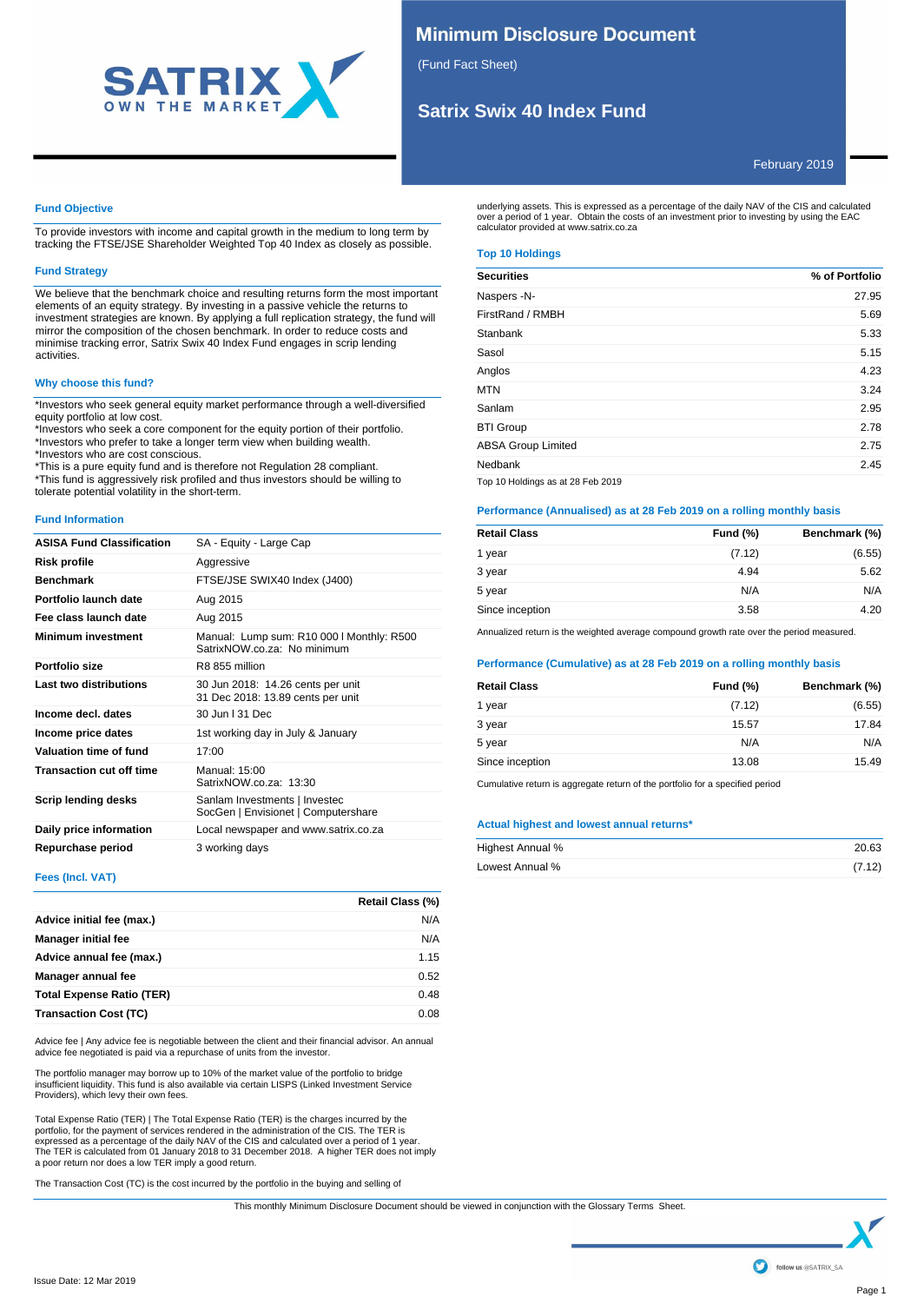

# **Minimum Disclosure Document**

(Fund Fact Sheet)

# **Satrix Swix 40 Index Fund**

February 2019

+17.2%, 2016: +10.2%). Cash posted a total return of 7.2% in 2018 whilst SA Bonds were the best performing asset class, with the ALBI delivering a total return of 7.7% (2017: +10.2%).

### **Portfolio performance**

Almost 30 of the top 40 JSE stocks are in bear market territory, i.e. down some 20% from the peak. This year has been characterised by a number of JSE-listed companies paying the price for their foreign forays and suffering from a regulatory backlash in a number of sectors such as hospitals, tobacco manufacturing and even gaming. However, in most cases the market has taken a worst-case scenario view by severely punishing the valuations of very well run businesses.

The FTSE/JSE Shareholder Weighted Top 40 Index (SWIX40) also experienced a tough fourth quarter of 2018, down 4.6%, behind that of the FTSE/JSE Shareholder Weighted All Share Index (SWIX), which realised a return of -3.98% but at least outperformed the FTSE/JSE All share Top 40 Index (ALSI40) by almost 65 basis points (-5.25%).

Some of the contributors to the difference in return between the two Top 40 indices could be explained by the relative underweight exposures to especially Richemont and Mondi. Overweight exposures to Banking shares added to this outperformance. Relative overweights in the poorly performing British American Tobacco and Sasol negated some of this outperformance. For once Naspers (NPN) did not play a meaningful role in performance as its -5% return was in line with that of most of the different market index returns.

During the September FTSE/JSE index review PSG Group (PSG) and AVI were added to the index while Mediclinic International (MEI) and Motus Group were deleted from the index. The one-way turnover for the index review was 2.5%.

### **Conclusion**

If the first week of trading in 2019 is anything to go by, then market participants look set for another volatile year. The week started off positively, buoyed by Trump's tweet of 'big progress' between the US and China on their ongoing trade war. Despite the short-term positive, though, the fact remains that the three major economic issues of the US-China trade war, slowing economic growth and Brexit have yet to be properly resolved and until this is done, a sword of Damocles will remain hanging over global markets.

We have been there before in 2008 when many expected a decade-long bear market for equities. And yet businesses adapt and adjust to tough economic conditions and in this context, we are of the view that patient equity investors will be rewarded with handsome returns over the next three years.

#### **Portfolio Manager(s)**

**The Satrix Investment Team**

## **Management of Investments**

The management of investments are outsourced to Sanlam Investment Management (Pty) Ltd, FSP 579, an authorised Financial Services Provider under the Financial Advisory and Intermediary Services Act, 2002.





#### **Portfolio Manager(s) Quarterly Comment - 31 Dec 2018**

**Market review**

In December, the MSCI All Country World Index (ACWI) fell 7.2% in US Dollar, which is the worst December return for global equities on record since 1988. For the year, global equities returned a very disappointing -11.2%, which is the worst year since the 2008 Global Financial Crisis and the sixth worst year on record. Despite underperforming MSCI ACWI significantly in December, the US was the best performing region in 2018.

This performance was on the back off expectations that global growth is slowing, a tightening monetary policy, swelling fiscal deficits, earnings headwinds, and political uncertainty which are all very legitimate and will probably grow more pronounced over the coming months and quarters. The Chinese PMI disappointed with the Shanghai stock exchange down 19% for the year despite the government attempting to stimulate demand by cutting the bank reserve requirement four times. The Brexit vote, which will take place in January, also created much uncertainty in the UK and the rest of Europe. Emerging Markets (-2.9%), Asia Pac ex-Japan (- 3.0%) and Europe (-4.7%) fell less than the global aggregate in December, but finished 2018 as the three worst performing regions.

However, the correction over the course of the last quarter of 2018, in particular the December meltdown, was probably too violent, overstating the immediacy of the aforementioned market risks.

Returning to South Africa, in comparison the local market underperformed emerging markets (EMs) materially in 2018, opening up the possibility of better performance in 2019, particularly for domestic focussed stocks in the SA market.

The poor returns from equities was on the back of poor business confidence which remains very weak as demonstrated by the South African Chamber of Commerce and Industry (SACCI) business confidence data. Private sector fixed capital formation has collapsed from 17% of GDP in 2007 to lows of 11% of GDP currently. Political uncertainty also weighed on the JSE as the finance minister's confession at the Zondo commission of enquiry led to his recall by the president ahead of the Medium Term Budget. However, the appointment of former Reserve Bank Governor, Tito Mboweni - our fourth finance minister in three years - calmed the market's nerves.

Following three months of negative total returns, SA Equities rebounded in December, with the ALSI (+4.3%) returning its second best monthly performance for 2018.The ALSI performance was boosted by SA Resources (+12.3%), posting its best monthly performance since July 2017.This was boosted by the Gold index that jumped a huge 25.2% in December, as investors looked to gold as a safe haven amid the global turmoil and US government shutdown.

During 2018 SA Equities (ALSI) lost 8.5% against 21% and 2.6% gains during the two previous calendar years. This was SA Equities' worst annual loss since 2008 when the ALSI also lost about 8.5% in Rand terms. Across the JSE sectors, the dispersion of returns was very wide with Resources outperforming in 2018 with a total return of 15.5%. SA Financials shed 8.8% and SA Industrials were the worst performers among SA equities, losing 17.5% over the year.

The SAPY was the worst performing asset class with a total return of -25.3% (2017:

17.2%, 2016.<br>This monthly Minimum Disclosure Document should be viewed in conjunction with the Glossary Terms Sheet.